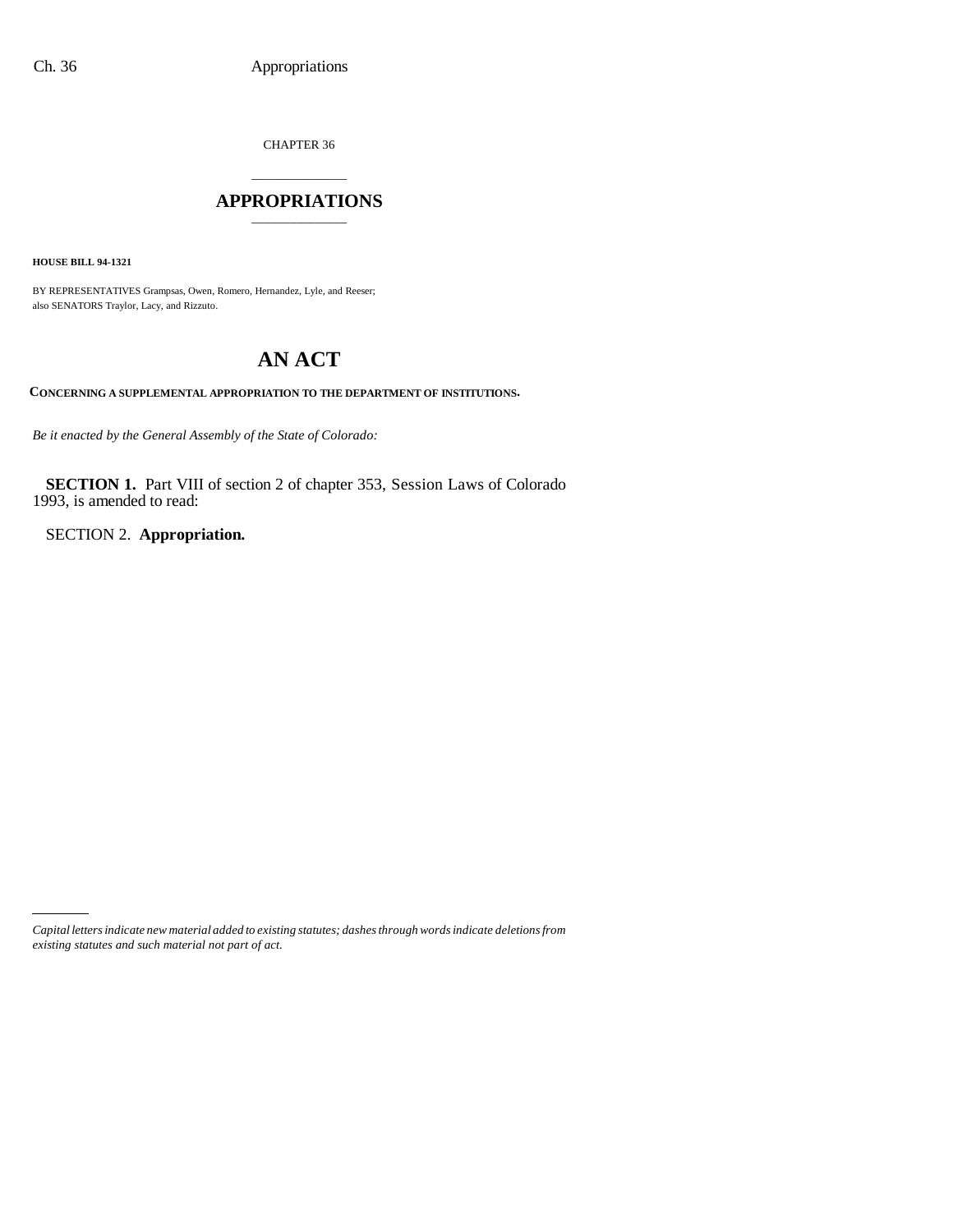|                   |              |                |                | <b>APPROPRIATION FROM</b> |               |                |
|-------------------|--------------|----------------|----------------|---------------------------|---------------|----------------|
| <b>ITEM &amp;</b> | <b>TOTAL</b> | <b>GENERAL</b> | <b>GENERAL</b> | CASH                      | <b>CASH</b>   | <b>FEDERAL</b> |
| <b>SUBTOTAL</b>   |              | <b>FUND</b>    | <b>FUND</b>    | <b>FUNDS</b>              | <b>FUNDS</b>  | <b>FUNDS</b>   |
|                   |              |                | <b>EXEMPT</b>  |                           | <b>EXEMPT</b> |                |

**PART VIII DEPARTMENT OF INSTITUTIONS**

### **(1) OFFICE OF THE EXECUTIVE DIRECTOR**

## **(A) Administration**

| Personal Services            | <del>1.176.455</del> |  |
|------------------------------|----------------------|--|
|                              | 1.287.596            |  |
|                              | $(18.9$ FTE)         |  |
|                              | $(20.9$ FTE)         |  |
| <b>Operating Expenses</b>    | 463,024              |  |
| <b>Travel Expenses</b>       | 4.626                |  |
| Work Therapy Program         | 705,000              |  |
|                              | $(1.5$ FTE)          |  |
| Department Enterprise        | 87,000               |  |
| <b>Buildings and Grounds</b> |                      |  |
| Rental                       | 260,000              |  |
|                              | $(5.5$ FTE)          |  |
| Conferences and              | 4.500                |  |
| Training                     |                      |  |
| HUMAN SERVICES               |                      |  |
|                              |                      |  |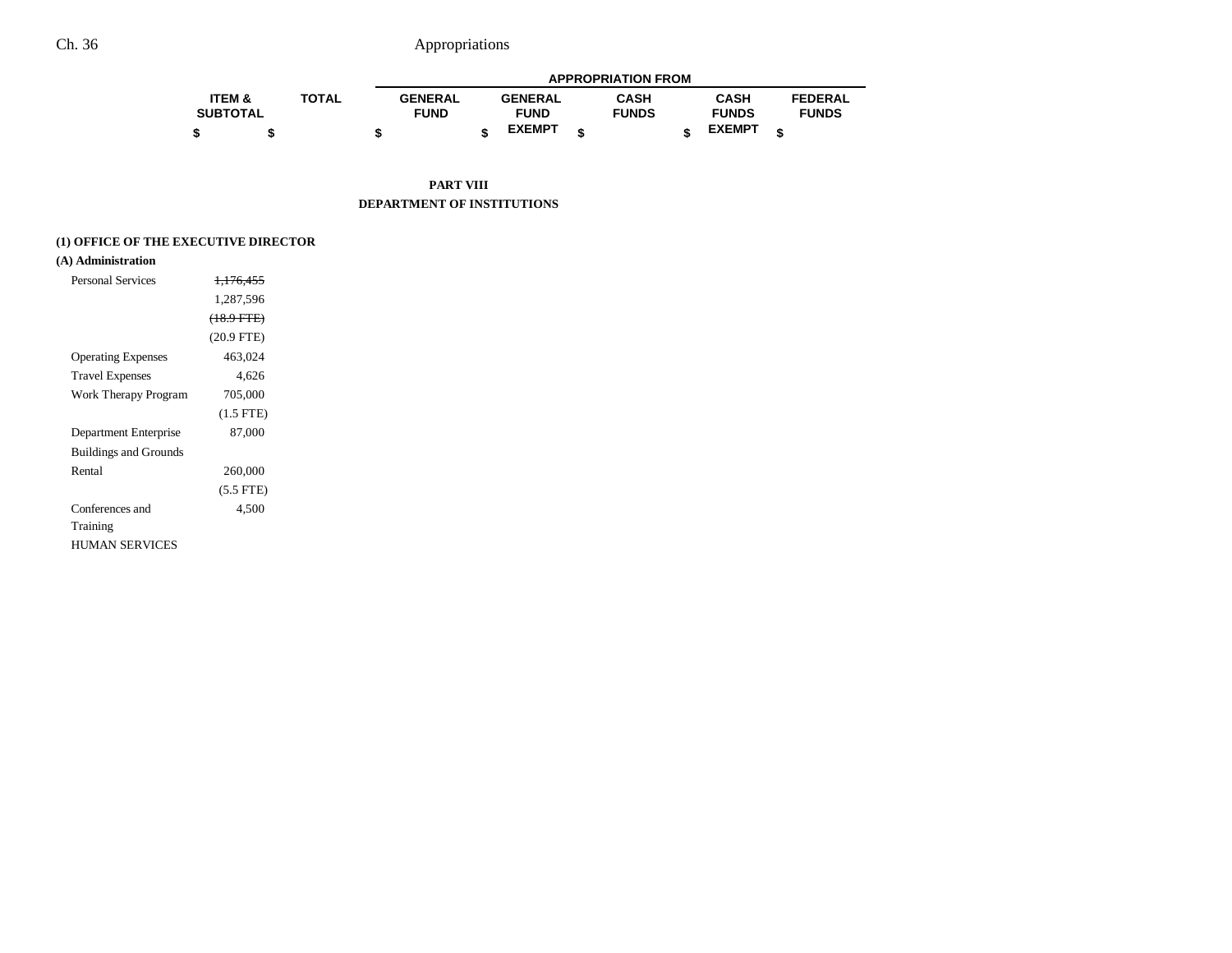RESTRUCTURING

TRAVEL

| <b>EXPENSES</b> | 30.207    |         |                          |                        |         |
|-----------------|-----------|---------|--------------------------|------------------------|---------|
|                 | 2,700,605 | 682.027 | 1,729,075 a              | $289,503$ <sup>b</sup> |         |
|                 | 2,841,953 | 712.234 | $1,251,025$ <sup>a</sup> | 767.553 <sup>b</sup>   | 111.141 |

<sup>a</sup> Of this amount, \$220,330(T) shall be from the General Fund Medicaid appropriation in the Department of Social Services, \$473,745 shall be from client cash revenues

from the Division of Mental Health, Mental Health Institutes, \$80,000 shall be from the Grand Junction Regional Center Work Therapy Fund, \$625,000 \$562,500 shall be from the

Mental Health Institute Work Therapy Fund,  $$87,000$  \$76,000 shall be from the Department of Institutions Enterprise Fund,  $$240,000$  AND \$58,780 shall be from the Buildings and Grounds Fund, and \$3,000(T) shall be from the Conferences and Training Fund. FUND.

b Of this amount, \$6,000 shall be from federal indirect cost recoveries from the Department of Housing and Urban Development Handicapped Housing Project,  $$262,003(T)$ 

\$482,333(T) shall be from federal Medicaid funds appropriated to the Department of Social Services, \$20,000 shall be reserve spending from the Buildings and Grounds Fund, and \$1,500(T) \$4,500(T) shall be reserve spending from the Conferences and Training Fund. FUND, \$11,000(T) SHALL BE FROM THE DEPARTMENT OF INSTITUTIONS

ENTERPRISE FUND, \$181,220(T) SHALL BE FROM THE BUILDINGS AND GROUNDS FUND, AND \$62,500(T) SHALL BE FROM THE MENTAL HEALTH INSTITUTE WORK

THERAPY FUND.

#### **(B) Special Purpose**

| Injury Prevention     |                      |           |                        |                              |
|-----------------------|----------------------|-----------|------------------------|------------------------------|
| Program               | <del>1,367,148</del> | 884,380   | $220.528$ <sup>a</sup> | $262,240(T)^5$               |
|                       | 1.006.701            | 651.171   |                        | 355,530 $(T)^b$              |
| Group Health and Life | <del>6.252.120</del> | 3,969,964 | <del>1.318,291</del>   | $963,865$ (T) <sup>b</sup>   |
|                       | 6,432,787            | 4,014,722 | 507.736 <sup>a</sup>   | $1,910,329$ (T) <sup>b</sup> |
|                       |                      |           |                        |                              |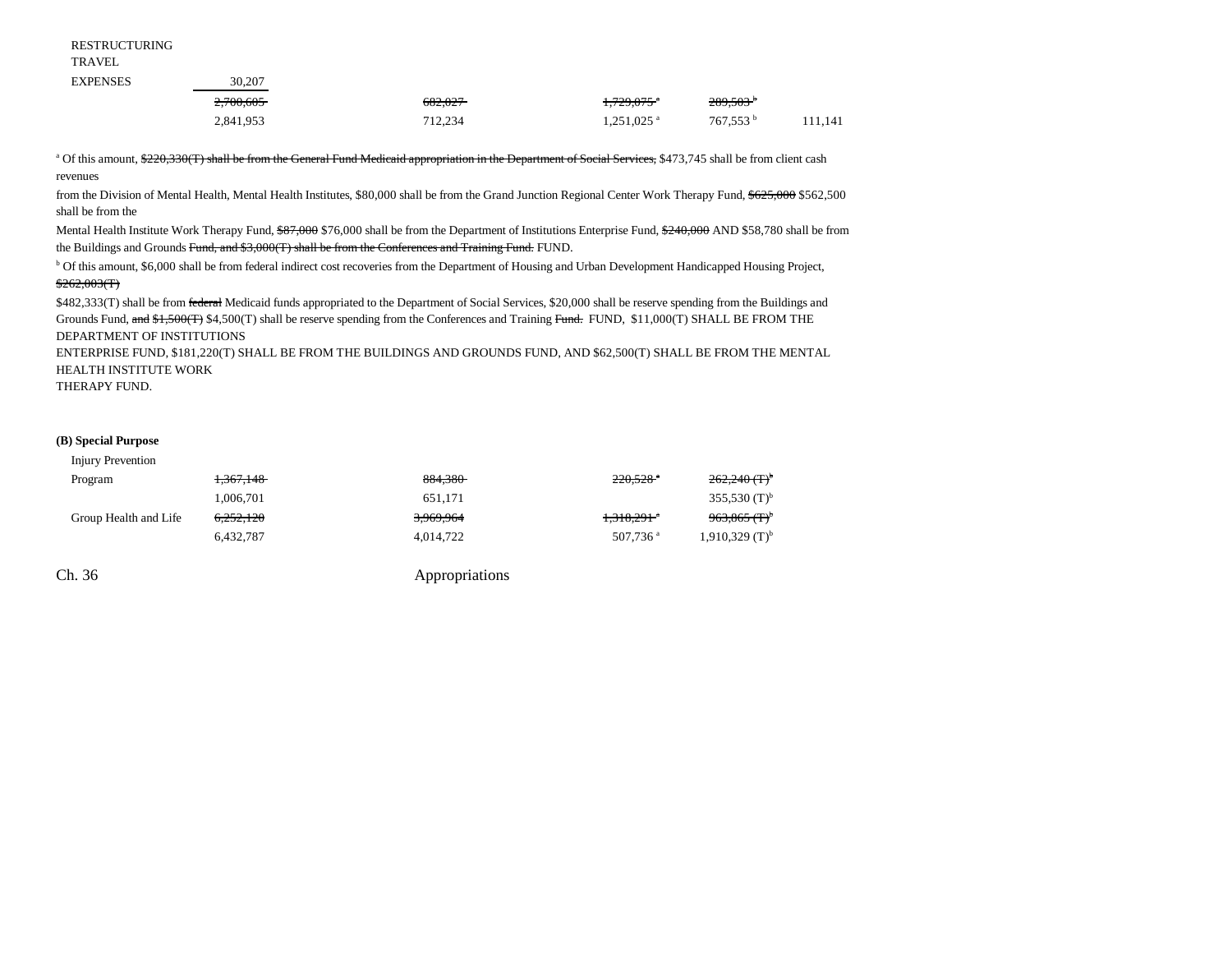|                                          |                           |              | <b>APPROPRIATION FROM</b>     |    |                               |    |                             |                                                  |                                |  |  |  |
|------------------------------------------|---------------------------|--------------|-------------------------------|----|-------------------------------|----|-----------------------------|--------------------------------------------------|--------------------------------|--|--|--|
|                                          | ITEM &<br><b>SUBTOTAL</b> | <b>TOTAL</b> | <b>GENERAL</b><br><b>FUND</b> |    | <b>GENERAL</b><br><b>FUND</b> |    | <b>CASH</b><br><b>FUNDS</b> | <b>CASH</b><br><b>FUNDS</b>                      | <b>FEDERAL</b><br><b>FUNDS</b> |  |  |  |
|                                          | \$                        | \$           | \$                            | \$ | <b>EXEMPT</b>                 | \$ | \$                          | <b>EXEMPT</b><br>\$                              |                                |  |  |  |
|                                          |                           |              |                               |    |                               |    |                             |                                                  |                                |  |  |  |
| Short-term Disability<br>Anniversary and | 243,191                   |              | 165,678                       |    |                               |    | 77,033 <sup>a</sup>         |                                                  | 480                            |  |  |  |
| Shift Differential                       | 2,638,749                 |              | 1,749,825                     |    |                               |    | $406,060$ <sup>a</sup>      | $482,864 \times T$ <sup>b</sup>                  |                                |  |  |  |
|                                          |                           |              |                               |    |                               |    |                             | $888,924$ (T) <sup>b</sup>                       |                                |  |  |  |
| Workers' Compensation                    | 2,600,465                 |              | 2,233,435                     |    |                               |    | $167.659$ <sup>a</sup>      | $199,371$ (T) <sup>b</sup>                       |                                |  |  |  |
|                                          |                           |              |                               |    |                               |    |                             | 367,030 $(T)^{b}$                                |                                |  |  |  |
| <b>Legal Services</b>                    | 223,063                   |              | 223.063                       |    |                               |    |                             |                                                  |                                |  |  |  |
|                                          | 266,021                   |              | 266,021                       |    |                               |    |                             |                                                  |                                |  |  |  |
| Administrative Law Judge                 |                           |              |                               |    |                               |    |                             |                                                  |                                |  |  |  |
| Services                                 | 912                       |              | 912                           |    |                               |    |                             |                                                  |                                |  |  |  |
| Purchase of Services from                |                           |              |                               |    |                               |    |                             |                                                  |                                |  |  |  |
| <b>Computer Center</b>                   | 60,856                    |              | 60,856                        |    |                               |    |                             |                                                  |                                |  |  |  |
| Payment to Risk                          |                           |              |                               |    |                               |    |                             |                                                  |                                |  |  |  |
| Management and Property                  |                           |              |                               |    |                               |    |                             |                                                  |                                |  |  |  |
| Funds                                    | 318,004                   |              | 281,697                       |    |                               |    | $16,585$ <sup>a</sup>       | $19,722$ (T) <sup><math>\textdegree</math></sup> |                                |  |  |  |
|                                          | 352,113                   |              | 315,806                       |    |                               |    |                             | 36,307 $(T)^{b}$                                 |                                |  |  |  |
| Vehicle Lease                            |                           |              |                               |    |                               |    |                             |                                                  |                                |  |  |  |
| Payments                                 | 933,275                   |              | 489,714                       |    |                               |    | $202.619$ <sup>a</sup>      | $240,942 \, (\text{T})^{\text{b}}$               |                                |  |  |  |
|                                          |                           |              |                               |    |                               |    |                             | 443,561 $(T)^b$                                  |                                |  |  |  |
| Utilities $^{\rm 40}$                    | 3,794,054                 |              | 2,711,679                     |    |                               |    | 4 <del>94.429</del>         | $587,946(T)^{b}$                                 |                                |  |  |  |
|                                          | 3,759,054                 |              |                               |    |                               |    |                             | $1,047,375$ (T) <sup>b</sup>                     |                                |  |  |  |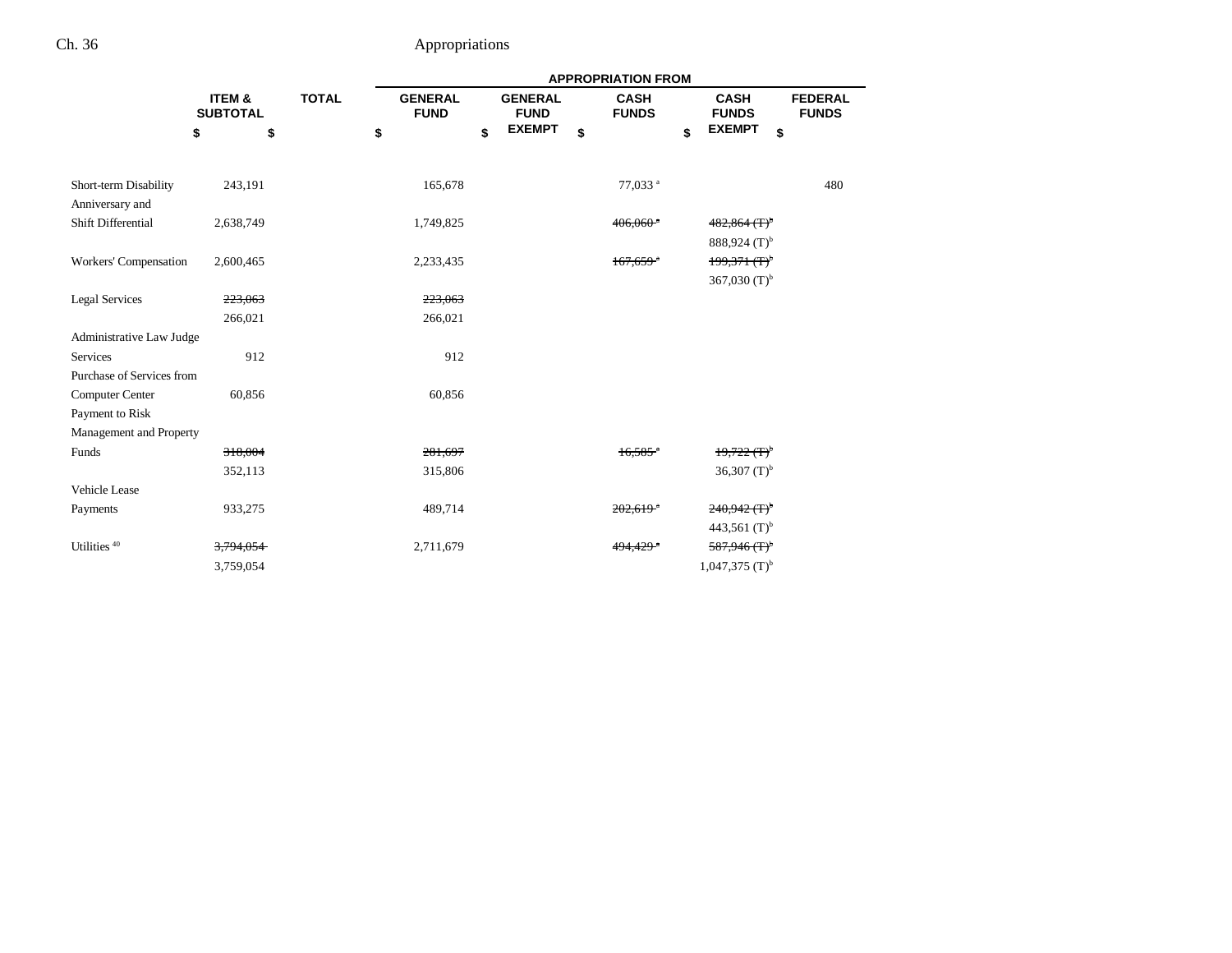| <b>HUD</b> Handicapped      |            |                |                            |                |
|-----------------------------|------------|----------------|----------------------------|----------------|
| Housing Project             | 4,676,741  |                |                            | 4,676,741      |
|                             | 4,591,143  |                |                            | 4,591,143      |
|                             |            |                |                            | $(9.5$ FTE)    |
|                             |            |                |                            | $(8.0$ FTE $)$ |
| Juvenile Parole Board       | 92,512     | 92,512         |                            |                |
|                             |            | $(1.8$ FTE $)$ |                            |                |
| Developmental               |            |                |                            |                |
| <b>Disabilities Council</b> | 749,681    | 25,000         |                            | 724,681        |
|                             | 724,138    |                |                            | 699,138        |
|                             |            |                |                            | $(6.5$ FTE)    |
|                             |            |                |                            | $(6.0$ FTE)    |
| <b>State Garage Fund</b>    | 227,410    |                | $227,410(T)^c$             |                |
|                             |            |                | $227,410$ (T) <sup>c</sup> |                |
|                             |            |                | $(1.2 FFE)$                |                |
|                             |            |                | $(1.2$ FTE)                |                |
|                             | 24,178,181 |                |                            |                |
|                             | 23,929,327 |                |                            |                |

<sup>a</sup> Of these amounts, \$2,318,435(T) shall be from the General Fund portion of Class IV Medicaid revenues for the Division for Developmental Disabilities

#### appropriated to the

Department of Social Services and \$584,769 THESE AMOUNTS shall be from client cash revenues.

<sup>b</sup> These amounts shall be from the federal fund portion of Class IV Medicaid revenues for the Division for Developmental Disabilities paid to the Department of Social

Services.

c This amount shall be from service fees.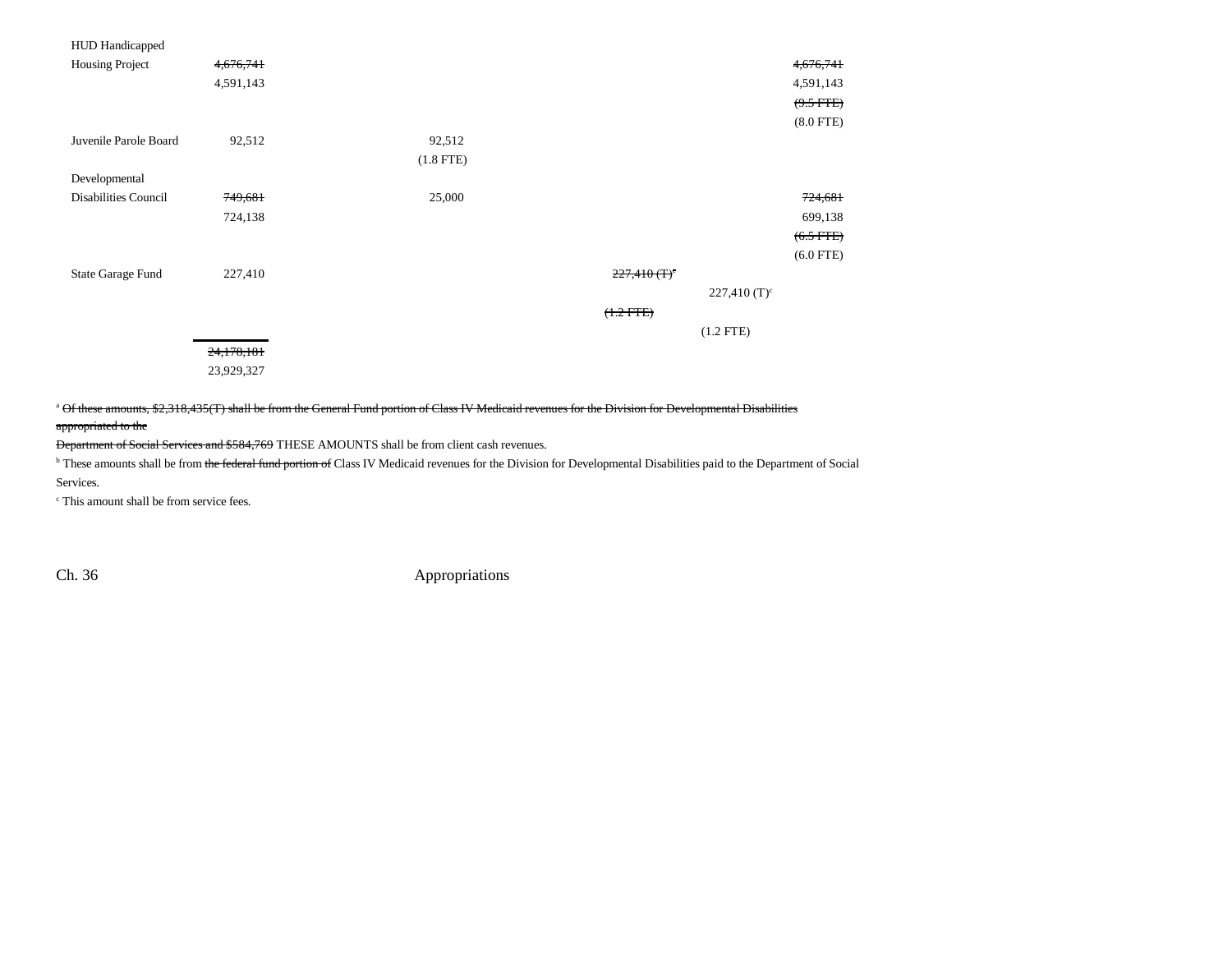|                                |                                      |              |                               |                               | <b>APPROPRIATION FROM</b>   |                             |                                |
|--------------------------------|--------------------------------------|--------------|-------------------------------|-------------------------------|-----------------------------|-----------------------------|--------------------------------|
|                                | <b>ITEM &amp;</b><br><b>SUBTOTAL</b> | <b>TOTAL</b> | <b>GENERAL</b><br><b>FUND</b> | <b>GENERAL</b><br><b>FUND</b> | <b>CASH</b><br><b>FUNDS</b> | <b>CASH</b><br><b>FUNDS</b> | <b>FEDERAL</b><br><b>FUNDS</b> |
|                                | \$<br>\$                             |              | \$                            | \$<br><b>EXEMPT</b>           | \$                          | \$<br><b>EXEMPT</b>         | \$                             |
| (C) Department ADP             |                                      |              |                               |                               |                             |                             |                                |
| <b>Personal Services</b>       | 1,117,626                            |              |                               |                               |                             |                             |                                |
|                                | $(24.0$ FTE)                         |              |                               |                               |                             |                             |                                |
| <b>Operating Expenses</b>      | 295,369                              |              |                               |                               |                             |                             |                                |
| <b>Travel Expenses</b>         | 5,795                                |              |                               |                               |                             |                             |                                |
| <b>Institutions Receivable</b> |                                      |              |                               |                               |                             |                             |                                |
| <b>Information System</b>      | 784,484                              |              |                               |                               |                             |                             |                                |
|                                | 2,203,274                            |              | 1,595,107                     |                               | 277,811(f)<br>$\mathbf{a}$  | $330,356(T)^6$              |                                |
|                                |                                      |              |                               |                               |                             | $608,167$ (T) <sup>a</sup>  |                                |

<sup>a</sup> This amount shall be from the General Fund portion of Class IV Medicaid revenues for the Division for Developmental Disabilities appropriated to the Department

of

Social Services.

<sup>b</sup> This amount shall be from the federal portion of Class IV Medicaid revenues for the Division for Developmental Disabilities appropriated to the Department of

Social

Services.

29,082,060 28,974,554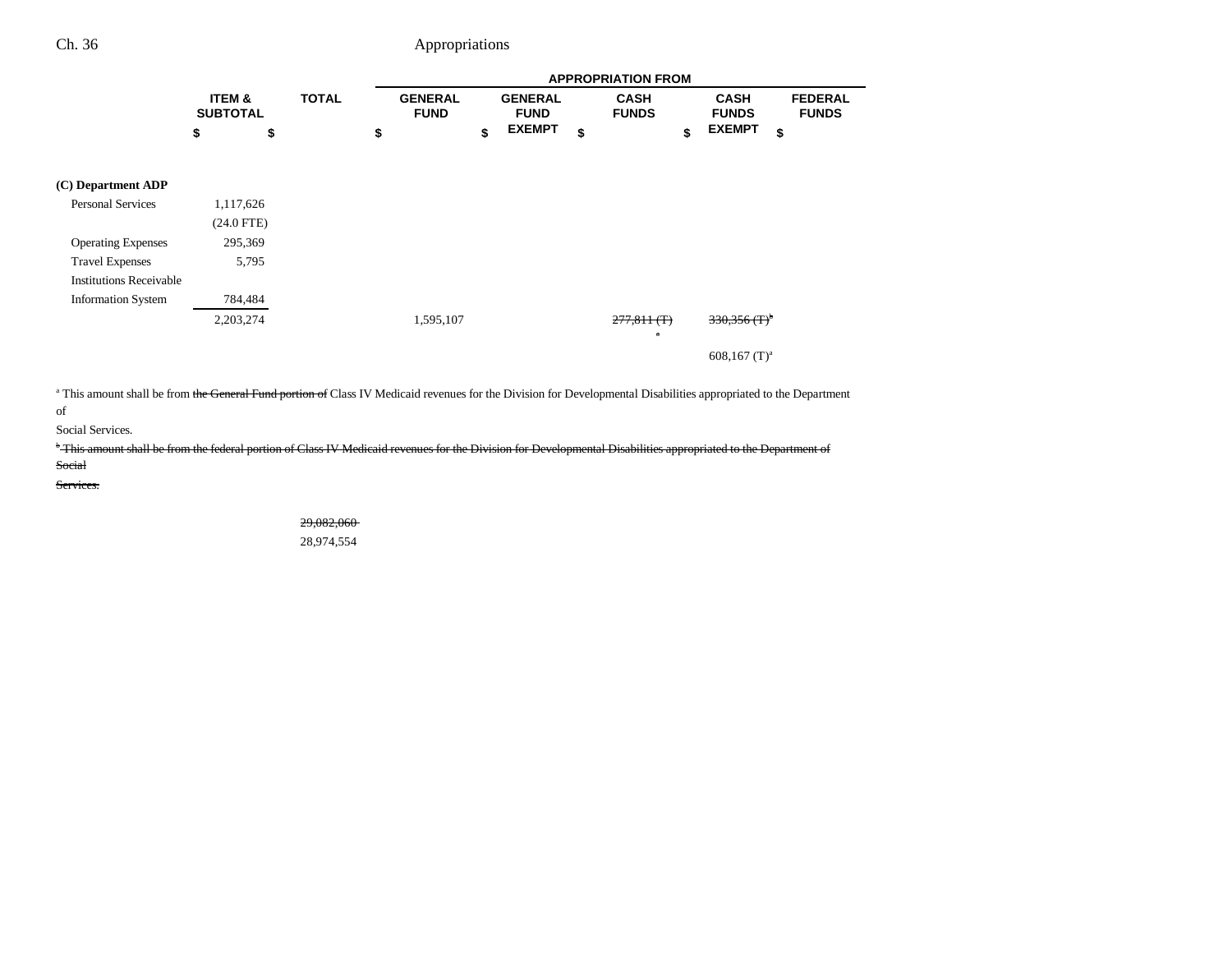### **(2) DIVISION OF YOUTH SERVICES**

### **(A) Administration**

| Personal Services <sup>41</sup> | 1,248,241    |           |
|---------------------------------|--------------|-----------|
|                                 | $(25.5$ FTE) |           |
| <b>Operating Expenses</b>       | 42,133       |           |
| <b>Travel Expenses</b>          | 4,286        |           |
| <b>Leased Space</b>             | 4,320        |           |
|                                 | 1,298,980    | 1,298,980 |

### **(B) Institutional Programs 41a**

| <b>Personal Services</b>    | 18,241,756 | 18.230.449    | $H.307(T)^{a}$                 |                            |
|-----------------------------|------------|---------------|--------------------------------|----------------------------|
|                             |            | 14,642,132    | $(0.5$ FTE)                    | 3,599,624 $(T)^{b}$        |
|                             |            | $(470.7$ FTE) |                                | $(0.5$ FTE $)$             |
| <b>Operating Expenses</b>   | 1,632,920  | 915,487       | 265(f)                         | $717,168$ (T) <sup>b</sup> |
|                             |            |               | $\mathbf{a}$                   |                            |
|                             |            |               |                                | 717,433 $(T)^{b}$          |
| <b>Travel Expenses</b>      | 5,199      | 5,199         |                                |                            |
| <b>Educational Programs</b> | 519,765    |               |                                | 519,765 $(T)^c$            |
|                             |            |               |                                | $(10.3$ FTE)               |
| <b>Educational Programs</b> |            |               |                                |                            |
| <b>Travel Expenses</b>      | 2,138      |               |                                | $2,138$ (T) <sup>c</sup>   |
| Prevention/Intervention     |            |               |                                |                            |
| Services                    | 96,662     |               | $96,662 \times T$ <sup>d</sup> |                            |
|                             | 106,494    |               |                                | $106,494$ (T) <sup>d</sup> |
|                             |            |               | $(3.0$ FTE)                    |                            |
|                             |            |               |                                | $(3.0$ FTE)                |
|                             |            |               |                                |                            |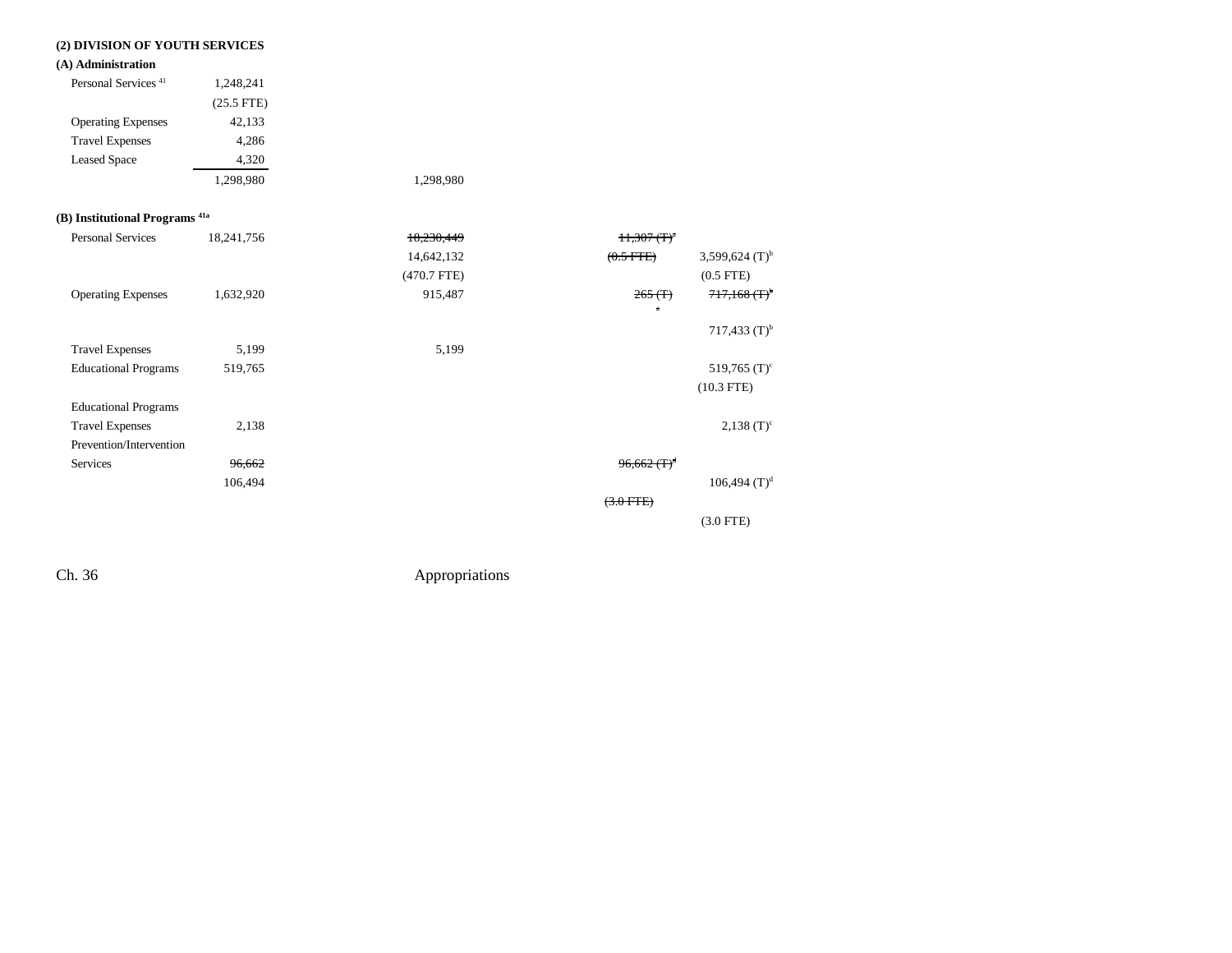|                          |                           |              |                               |                               | <b>APPROPRIATION FROM</b>      |                             |                                |
|--------------------------|---------------------------|--------------|-------------------------------|-------------------------------|--------------------------------|-----------------------------|--------------------------------|
|                          | ITEM &<br><b>SUBTOTAL</b> | <b>TOTAL</b> | <b>GENERAL</b><br><b>FUND</b> | <b>GENERAL</b><br><b>FUND</b> | <b>CASH</b><br><b>FUNDS</b>    | <b>CASH</b><br><b>FUNDS</b> | <b>FEDERAL</b><br><b>FUNDS</b> |
|                          | \$<br>\$                  |              | \$                            | \$<br><b>EXEMPT</b>           | \$<br>\$                       | <b>EXEMPT</b><br>\$         |                                |
| Prevention/Intervention  |                           |              |                               |                               |                                |                             |                                |
| <b>Services Travel</b>   |                           |              |                               |                               |                                |                             |                                |
| Expenses                 | 2,399                     |              |                               |                               | $2,399$ $($ T $)$ <sup>d</sup> |                             |                                |
|                          |                           |              |                               |                               |                                | 2,399 $(T)^d$               |                                |
| Detention                |                           |              |                               |                               |                                |                             |                                |
| Transportation           | 70,850                    |              |                               |                               | $70.850$ <sup>c</sup>          |                             |                                |
|                          | 37,826                    |              |                               |                               | 37,826 <sup>e</sup>            |                             |                                |
|                          |                           |              |                               |                               | $(2.0$ FTE)                    |                             |                                |
| Colorado Jail Removal    | 181,957                   |              |                               |                               |                                | 181,957 $(T)^f$             |                                |
| Colorado Jail Removal    |                           |              |                               |                               |                                |                             |                                |
| <b>Travel Expenses</b>   | 7,460                     |              |                               |                               |                                | 7,460 $(T)^f$               |                                |
| <b>Temporary Holding</b> |                           |              |                               |                               |                                |                             |                                |
| Facility                 | 356,007                   |              | 356,007                       |                               |                                |                             |                                |
| Case Management          | 185,690                   |              | 185,690                       |                               |                                |                             |                                |
| Nonresidential Program   |                           |              |                               |                               |                                |                             |                                |
| Services                 | 336,569                   |              | 336,569                       |                               |                                |                             |                                |
| Drug Free Colorado       |                           |              |                               |                               |                                |                             |                                |
| Grant                    | 209,639                   |              |                               |                               |                                | $209,639$ (T) <sup>g</sup>  |                                |
| Office of Treatment      |                           |              |                               |                               |                                |                             |                                |
| <b>Improvement Grant</b> | 440,000                   |              |                               |                               |                                | 440,000 $(T)^{g}$           |                                |
| <b>Denver Foundation</b> |                           |              |                               |                               |                                |                             |                                |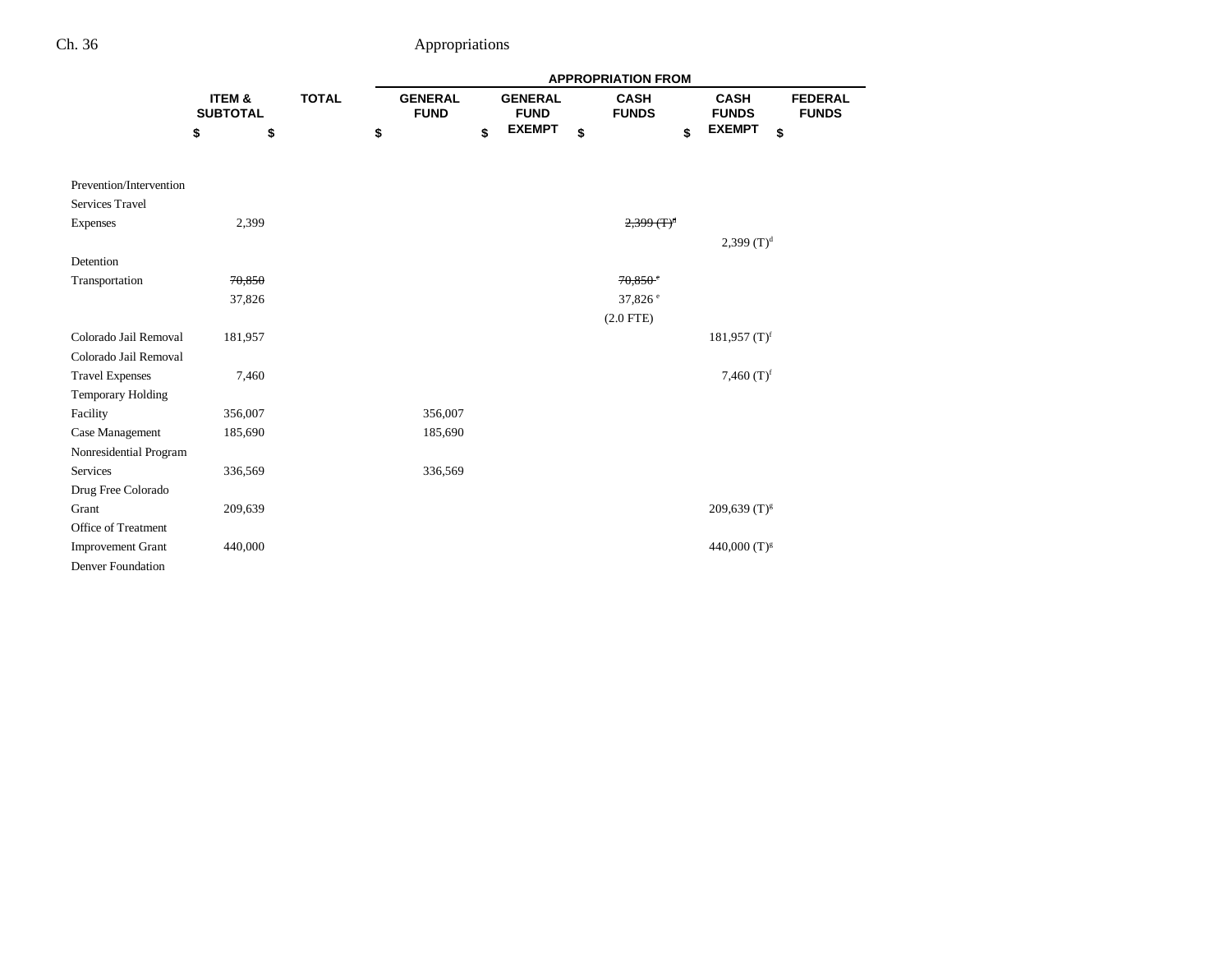| Grant                   | 4,887      | 4,887 $h$      |
|-------------------------|------------|----------------|
| Governor's Job Training |            |                |
| Office Grant            | 34,073     | 34,073 $(T)^i$ |
| Juvenile Boot Camp      |            |                |
| Project $42$            | 754,488    | 754,488        |
|                         |            | $(6.5$ FTE)    |
|                         | 23,082,459 |                |
|                         |            |                |

23,059,267

### a These amounts shall be from the State Victims Assistance and Law Enforcement funds from the Department of Public Safety, Division of Criminal Justice.

<sup>b</sup> This amount OF THESE AMOUNTS, \$717,168 shall be from federal funds appropriated in the Department of Education for the federal school breakfast and lunch program.

PROGRAM, \$11,572 SHALL BE FROM THE STATE VICTIMS ASSISTANCE AND LAW ENFORCEMENT FUNDS FROM THE DEPARTMENT OF PUBLIC SAFETY, DIVISION

OF CRIMINAL JUSTICE, AND \$3,588,317 SHALL BE FROM THE DEPARTMENT OF SOCIAL SERVICES, CHILD WELFARE.

c These amounts shall be from federal funds appropriated in the Department of Education.

d These amounts shall be from the Department of Health, Alcohol and Drug Abuse Division.

e Of this amount, \$67,250 \$34,226 shall be from Arapahoe County, and \$3,600 shall be from Boulder County.

f These amounts shall be from federal funds appropriated in the Department of Public Safety, Division of Criminal Justice.

<sup>g</sup> These amounts shall be from federal funds appropriated in the Department of Health, Alcohol and Drug Abuse Division.

<sup>h</sup> This amount shall be from private foundation grants.

i This amount shall be from federal funds appropriated in the Governor's Office.

### **(C) Community Programs 43**

| <b>Personal Services</b> | 1,365,773 | 1,365,773            |
|--------------------------|-----------|----------------------|
|                          |           | $(26.5 \text{ FFE})$ |
|                          |           | $(30.0$ FTE)         |
|                          |           |                      |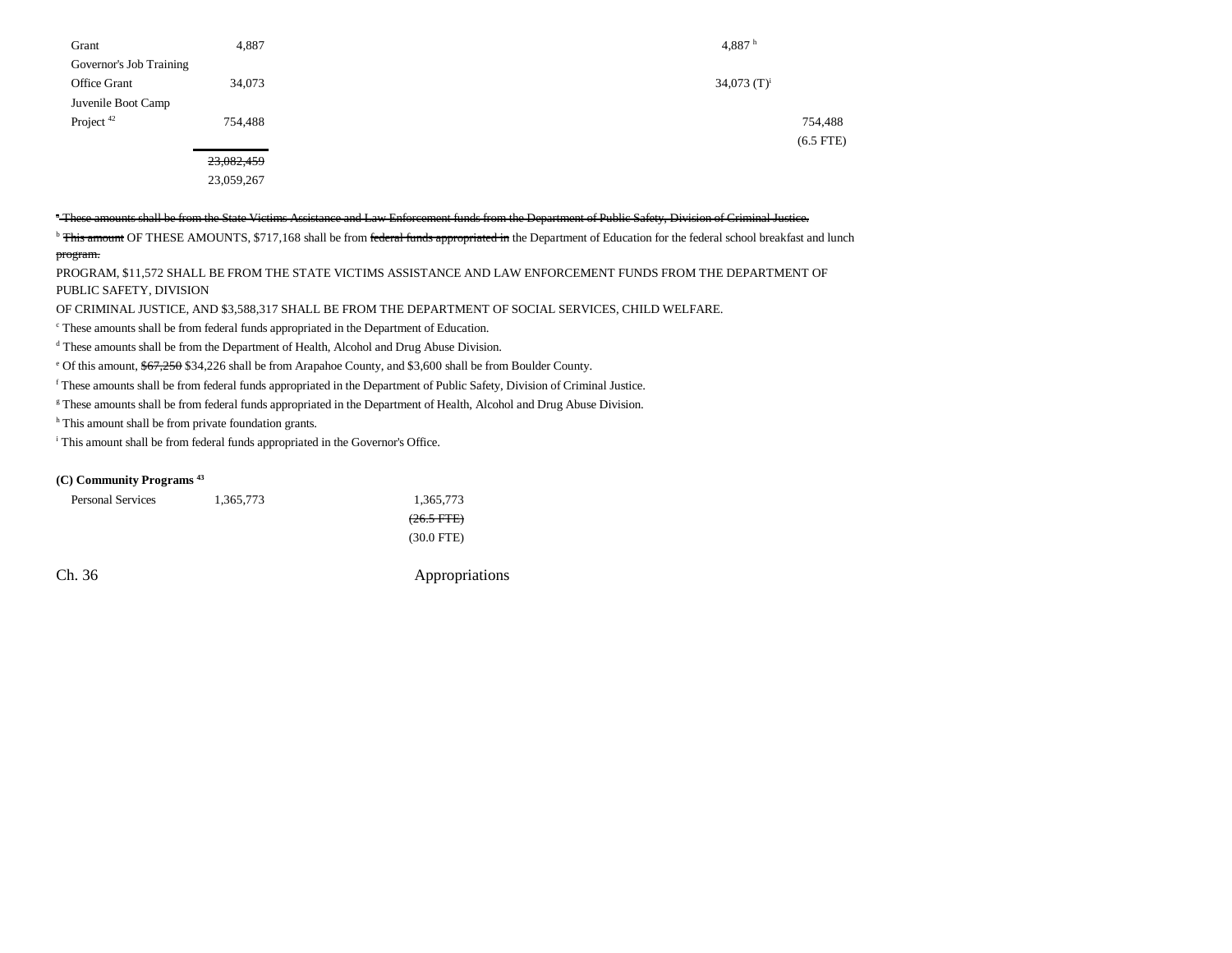|                             |                           |              |                               | <b>APPROPRIATION FROM</b> |    |                               |    |                             |    |                             |                                |  |
|-----------------------------|---------------------------|--------------|-------------------------------|---------------------------|----|-------------------------------|----|-----------------------------|----|-----------------------------|--------------------------------|--|
|                             | ITEM &<br><b>SUBTOTAL</b> | <b>TOTAL</b> | <b>GENERAL</b><br><b>FUND</b> |                           |    | <b>GENERAL</b><br><b>FUND</b> |    | <b>CASH</b><br><b>FUNDS</b> |    | <b>CASH</b><br><b>FUNDS</b> | <b>FEDERAL</b><br><b>FUNDS</b> |  |
|                             | \$<br>\$                  |              | \$                            |                           | \$ | <b>EXEMPT</b>                 | \$ |                             | \$ | <b>EXEMPT</b><br>\$         |                                |  |
| <b>Operating Expenses</b>   | 83,615                    |              |                               | 83,615                    |    |                               |    |                             |    |                             |                                |  |
| <b>Travel Expenses</b>      | 6,850                     |              |                               | 6,850                     |    |                               |    |                             |    |                             |                                |  |
| <b>Leased Space</b>         | 63,426                    |              |                               | 63,426                    |    |                               |    |                             |    |                             |                                |  |
|                             | 84,028                    |              |                               | 84,028                    |    |                               |    |                             |    |                             |                                |  |
| <b>Purchase of Contract</b> |                           |              |                               |                           |    |                               |    |                             |    |                             |                                |  |
| Placements <sup>44</sup>    | 14,464,612                |              |                               | 14,463,612                |    |                               |    | $1,000(T)^n$                |    |                             |                                |  |
|                             | 8,996,313                 |              |                               | 8,849,891                 |    |                               |    |                             |    | 146,422 $(T)^a$             |                                |  |
| S. B. 91-94                 |                           |              |                               |                           |    |                               |    |                             |    |                             |                                |  |
| Programs <sup>45</sup>      | 4,479,554                 |              |                               | 4,479,554                 |    |                               |    |                             |    |                             |                                |  |
|                             | 20,463,830                |              |                               |                           |    |                               |    |                             |    |                             |                                |  |
|                             | 15,016,133                |              |                               |                           |    |                               |    |                             |    |                             |                                |  |

a This amount shall be from the Department of Social Services.

44,845,269 39,374,380

# **(3) DIVISION OF MENTAL HEALTH 23**

### **(A) Division Administration**

(1) Administration

Personal Services 1,593,967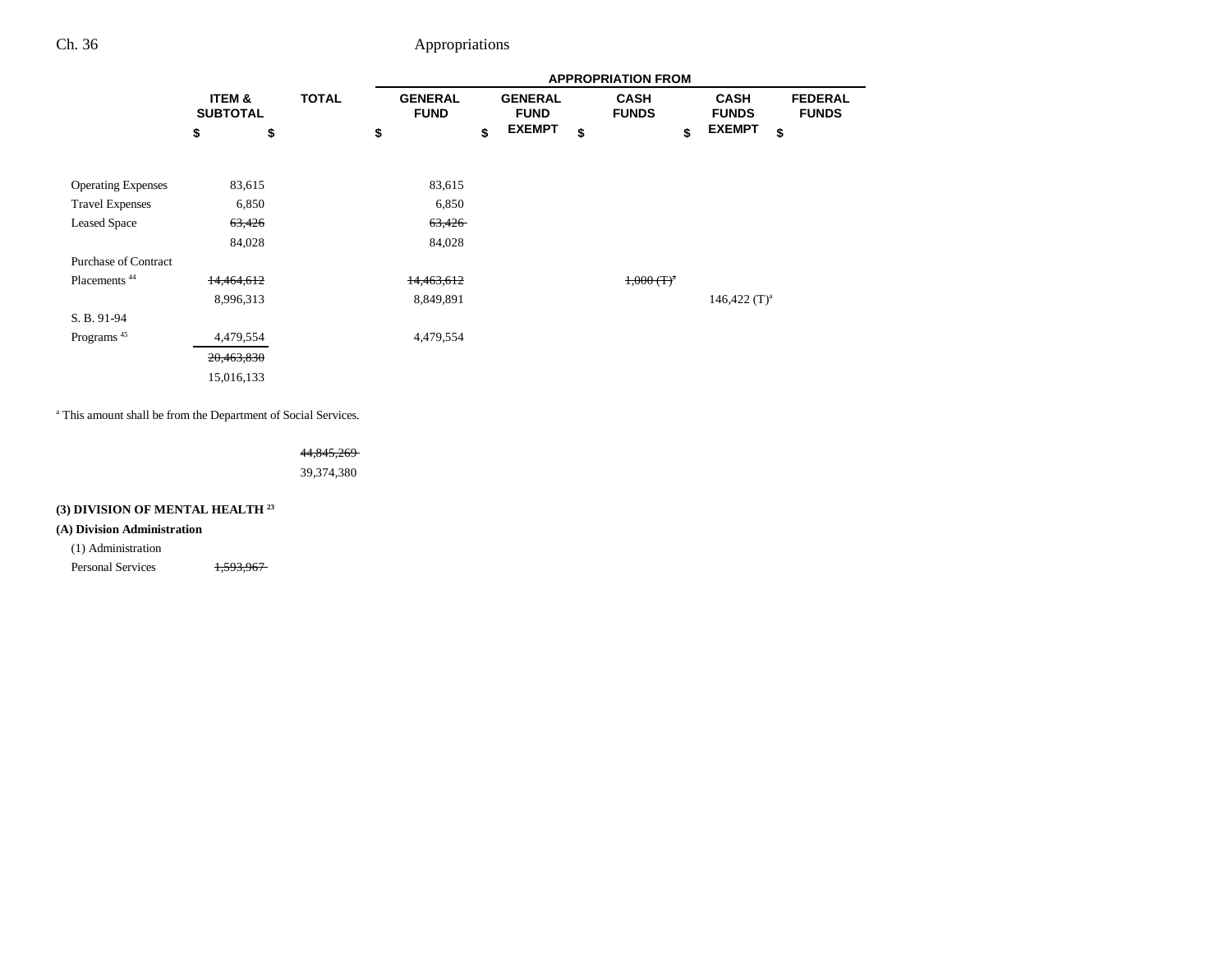| $(31.4$ FTE)                                                       |
|--------------------------------------------------------------------|
| $(35.4$ FTE)                                                       |
| 42,443<br><b>Operating Expenses</b>                                |
| 33,059<br><b>Travel Expenses</b>                                   |
| <b>Leased Space</b><br>3,647                                       |
| $158,970(T)^{b}$<br>$730,551$ <sup>a</sup><br>600,995<br>1,673,116 |
| 302,758 $(T)^{b}$<br>1,827,083<br>586,763 <sup>a</sup><br>754,962  |

# <sup>a</sup> Of this amount, \$143,788(T) shall be from a General Fund Medicaid appropriation in the Department of Social Services, Medical Assistance Division, and

\$586,763 THIS

AMOUNT shall be from patient revenues earned by the mental health institutes.

<sup>b</sup> This amount shall be from federal Medicaid funds appropriated in the Department of Social Services, Medical Assistance Division.

c This amount shall be from the Mental Health Services Block Grant.

| (2) Federal Programs and |         |             |
|--------------------------|---------|-------------|
| Grants                   | 986,724 | 986,724     |
|                          |         | $(6.8$ FTE) |

# **(B) Community Programs 46, 47, 48, 49**

Services for Target Clients - Estimated at 11,500 Children and Adolescents at an Average Cost of \$1,000, 19,896 Adults at an Average Cost of \$2,341, and 3,100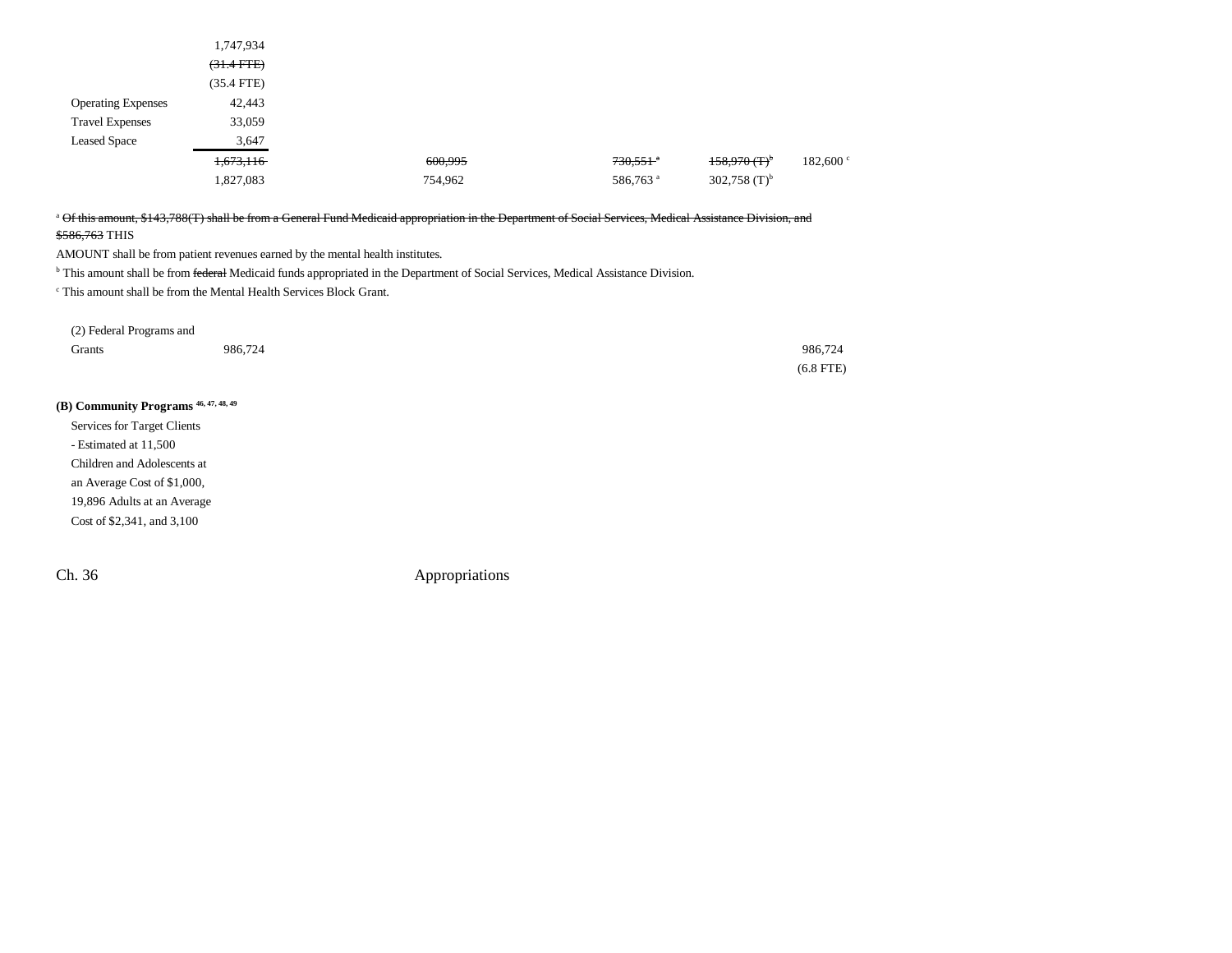|                              |                                      |              | <b>APPROPRIATION FROM</b>     |    |                               |    |                             |    |                               |                                |  |  |
|------------------------------|--------------------------------------|--------------|-------------------------------|----|-------------------------------|----|-----------------------------|----|-------------------------------|--------------------------------|--|--|
|                              | <b>ITEM &amp;</b><br><b>SUBTOTAL</b> | <b>TOTAL</b> | <b>GENERAL</b><br><b>FUND</b> |    | <b>GENERAL</b><br><b>FUND</b> |    | <b>CASH</b><br><b>FUNDS</b> |    | <b>CASH</b><br><b>FUNDS</b>   | <b>FEDERAL</b><br><b>FUNDS</b> |  |  |
|                              | \$                                   | \$           | \$                            | \$ | <b>EXEMPT</b>                 | \$ |                             | \$ | <b>EXEMPT</b>                 | \$                             |  |  |
| Elderly Clients at an        |                                      |              |                               |    |                               |    |                             |    |                               |                                |  |  |
| Average Cost of \$1,525      | 53,827,514                           |              | 13,584,950                    |    |                               |    |                             |    | $36,381,233$ (T) <sup>a</sup> | $3,861,331$ <sup>b</sup>       |  |  |
| Services for an Estimated    |                                      |              |                               |    |                               |    |                             |    |                               |                                |  |  |
| 16,000 Non-Target Clients at |                                      |              |                               |    |                               |    |                             |    |                               |                                |  |  |
| an Average Cost of \$481     | 1,284,815                            |              | 547,887                       |    |                               |    |                             |    | 736,928 $(T)^c$               |                                |  |  |
| Services to Children         |                                      |              |                               |    |                               |    |                             |    |                               |                                |  |  |
| Referred by Medicaid         | 462,620                              |              | 231,310                       |    |                               |    |                             |    | $231,310$ (T) <sup>c</sup>    |                                |  |  |
| Nursing Home Reform          |                                      |              |                               |    |                               |    |                             |    |                               |                                |  |  |
| Act (OBRA 87) -              |                                      |              |                               |    |                               |    |                             |    |                               |                                |  |  |
| Mental Health                | 2,468,336                            |              |                               |    |                               |    |                             |    | $2,468,336$ (T) <sup>c</sup>  |                                |  |  |
|                              | 58,043,285                           |              |                               |    |                               |    |                             |    |                               |                                |  |  |

a Of this amount, \$35,706,845 shall be from the Department of Social Services, Medical Assistance Division, and \$674,388 shall be from the Department of Social Services, Division of Rehabilitation. The General Fund portion of the Medicaid and Rehabilitation appropriations is exempt because it is accounted for in the Department

of Social Services and is spent by nonstate service providers.

b Of this amount, \$3,469,803 shall be from the Mental Health Services Block Grant, and \$391,528 shall be from the Homeless Prevention Block Grant.

c These amounts shall be from the Department of Social Services, Medical Assistance Division. The General Fund portion of the Medicaid appropriation is exempt because

it is accounted for in the Department of Social Services and is spent by nonstate service providers.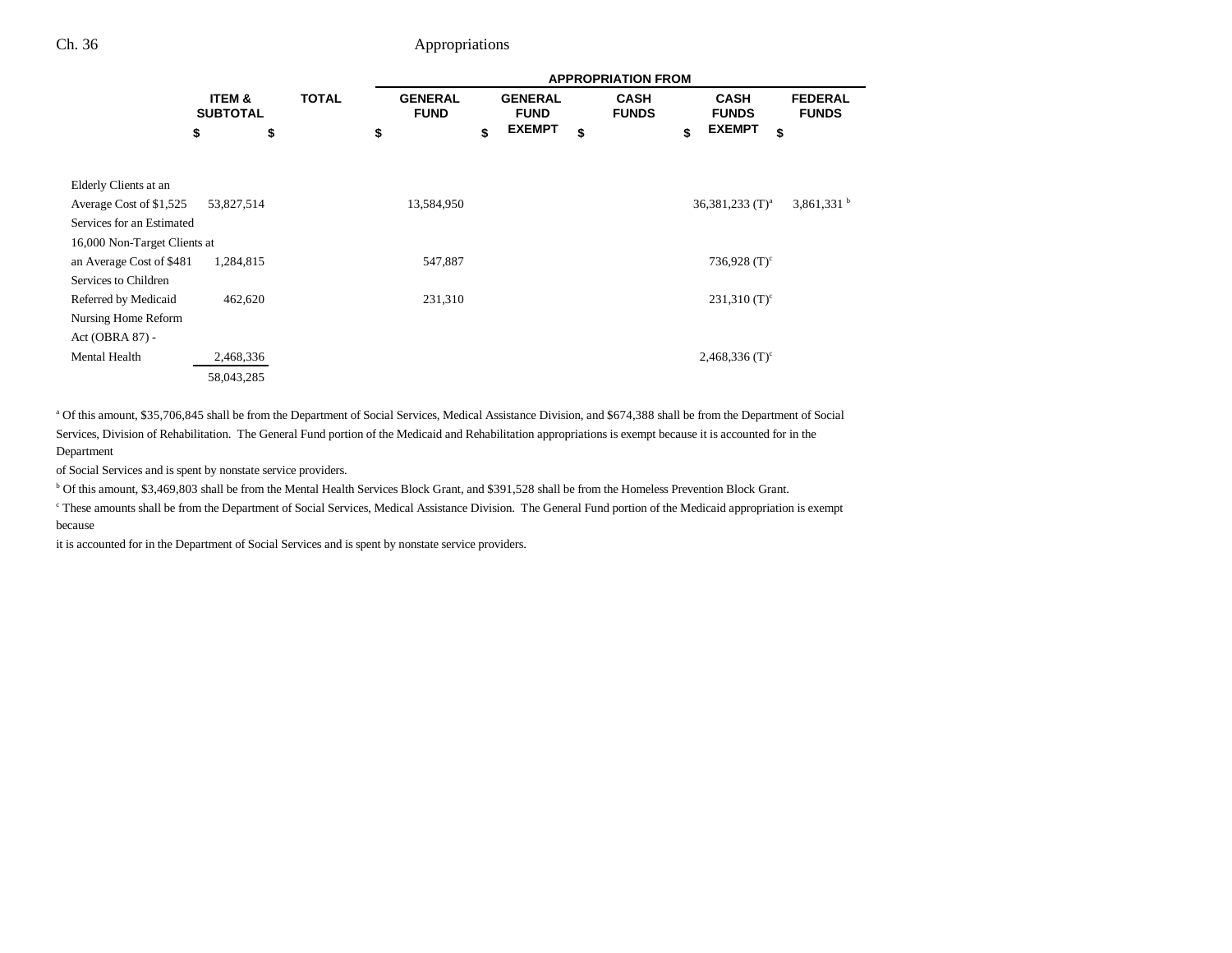| (C) Mental Health Institutes 50, 51, 52, 41a |                    |            |                           |                         |
|----------------------------------------------|--------------------|------------|---------------------------|-------------------------|
| <b>Personal Services</b>                     | 66,950,318         |            |                           |                         |
| Personal Services                            | 66,753,393         |            |                           |                         |
|                                              | $(1,685.6$ FTE $)$ |            |                           |                         |
|                                              | $(1,681.6$ FTE)    |            |                           |                         |
| <b>Operating Expenses</b>                    | 5,862,374          |            |                           |                         |
| <b>Travel Expenses</b>                       | 42,077             |            |                           |                         |
| General Hospital                             | 2,022,039          |            |                           |                         |
|                                              | $(36.0$ FTE)       |            |                           |                         |
| General Hospital                             |                    |            |                           |                         |
| <b>Operating Expenses</b>                    | 263,237            |            |                           |                         |
| General Hospital                             |                    |            |                           |                         |
| <b>Travel Expenses</b>                       | 570                |            |                           |                         |
| <b>Educational Programs</b>                  | 1,294,962          |            |                           |                         |
|                                              | $(29.0$ FTE)       |            |                           |                         |
| <b>Indirect Cost Assessment</b>              | 379,174            |            |                           |                         |
|                                              | 76,814,751         | 45,470,307 | $14,851,402$ <sup>*</sup> | 16,493,042 <sup>b</sup> |
|                                              | 76,617,826         | 42,691,961 | 3,570,184 $a$             | 30,355,681 $^{\rm b}$   |
|                                              |                    |            |                           |                         |

<sup>a</sup> Of this amount, \$13,694,690 THIS AMOUNT shall be from patient REVENUES.revenues, \$923,246(T) shall be from the Department of Education, \$20,000(T) shall be from the

Division for Developmental Disabilities, and \$213,466(T) shall be from the Department of Corrections. For information only, of the patient revenues, \$7,951,532(T) is estimated

to be from General Fund Medicaid appropriations in the Department of Social Services, Medical Assistance Division, and \$2,172,974(T) is estimated to be from the Department

of Corrections.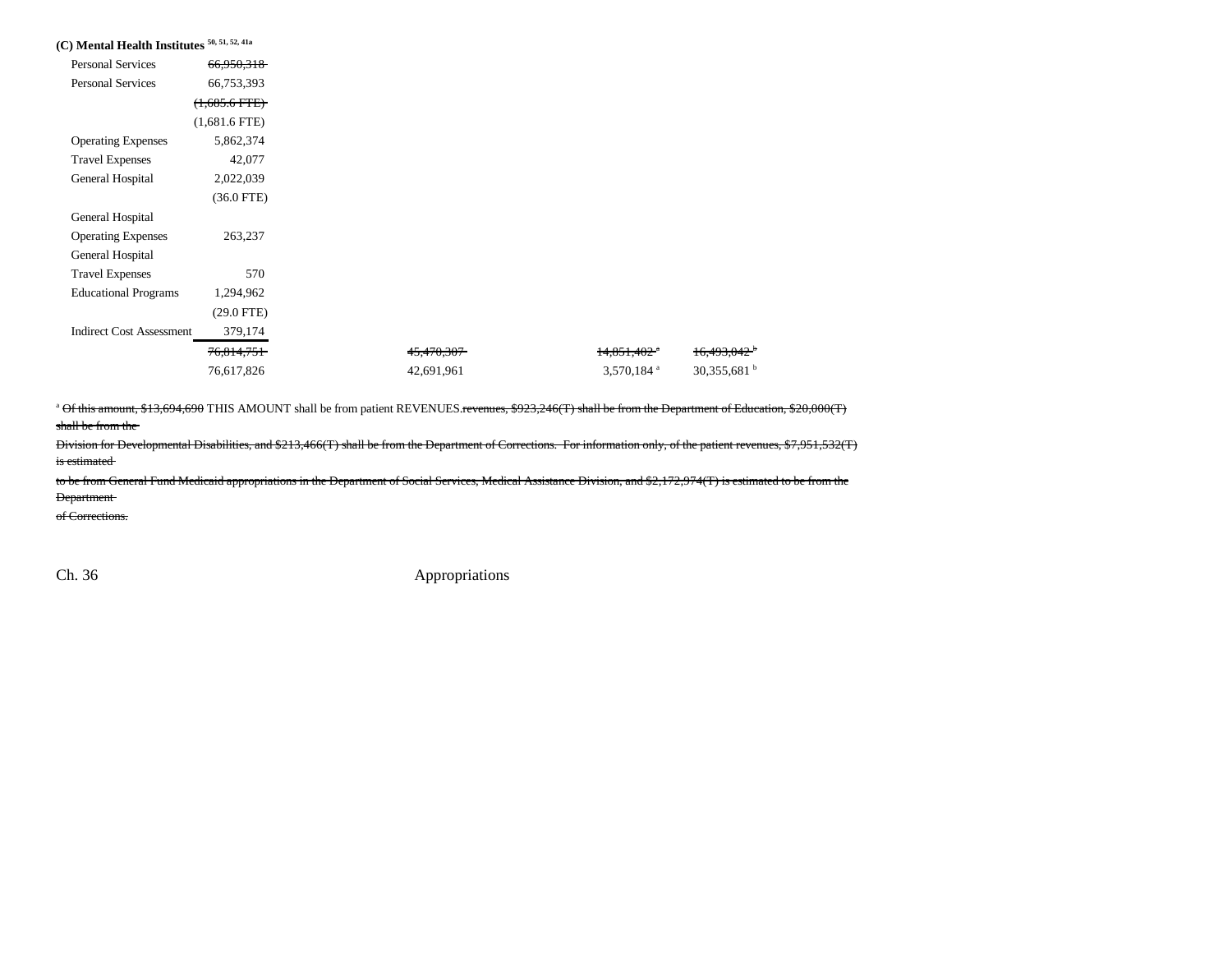|                   |              | <b>APPROPRIATION FROM</b> |  |                |  |              |  |               |  |                |
|-------------------|--------------|---------------------------|--|----------------|--|--------------|--|---------------|--|----------------|
| <b>ITEM &amp;</b> | <b>TOTAL</b> | <b>GENERAL</b>            |  | <b>GENERAL</b> |  | <b>CASH</b>  |  | <b>CASH</b>   |  | <b>FEDERAL</b> |
| <b>SUBTOTAL</b>   |              | <b>FUND</b>               |  | <b>FUND</b>    |  | <b>FUNDS</b> |  | <b>FUNDS</b>  |  | <b>FUNDS</b>   |
| \$                |              |                           |  | <b>EXEMPT</b>  |  |              |  | <b>EXEMPT</b> |  |                |

<sup>b</sup> Of this amount, \$16,121,326 \$28,827,253 shall be from patient revenues and REVENUES, \$20,000(T) SHALL BE FROM THE DIVISION FOR DEVELOPMENTAL

DISABILITIES, \$213,466(T) SHALL BE FROM THE DEPARTMENT OF CORRECTIONS, AND \$1,294,962(T) shall be from federal funds appropriated in the Department of

Education. For information only, of the patient revenues,  $\frac{69,455,500(T)}{17,407,032(T)}$  is estimated to be from federal Medicaid funds appropriated in the Department of Social

Services, Medical Assistance Division, \$2,172,974(T) IS ESTIMATED TO BE FROM THE DEPARTMENT OF CORRECTIONS, \$157,500(T) IS ESTIMATED TO BE FROM THE

DEPARTMENT OF SOCIAL SERVICES, CHILD WELFARE, and \$6,665,826 \$9,089,747 is estimated to be from federal fund sources of patient revenues.

# 137,517,876

137,474,918

#### **(4) DIVISION FOR DEVELOPMENTAL DISABILITIES 53**

#### **(A) Administration**

| <b>Personal Services</b>  | 2.333,046    |  |  |  |  |
|---------------------------|--------------|--|--|--|--|
|                           | $(45.5$ FTE) |  |  |  |  |
| <b>Operating Expenses</b> | 117,135      |  |  |  |  |
| <b>Travel Expenses</b>    | 40,201       |  |  |  |  |
| Training                  | 89,056       |  |  |  |  |
| Colorado Progress         |              |  |  |  |  |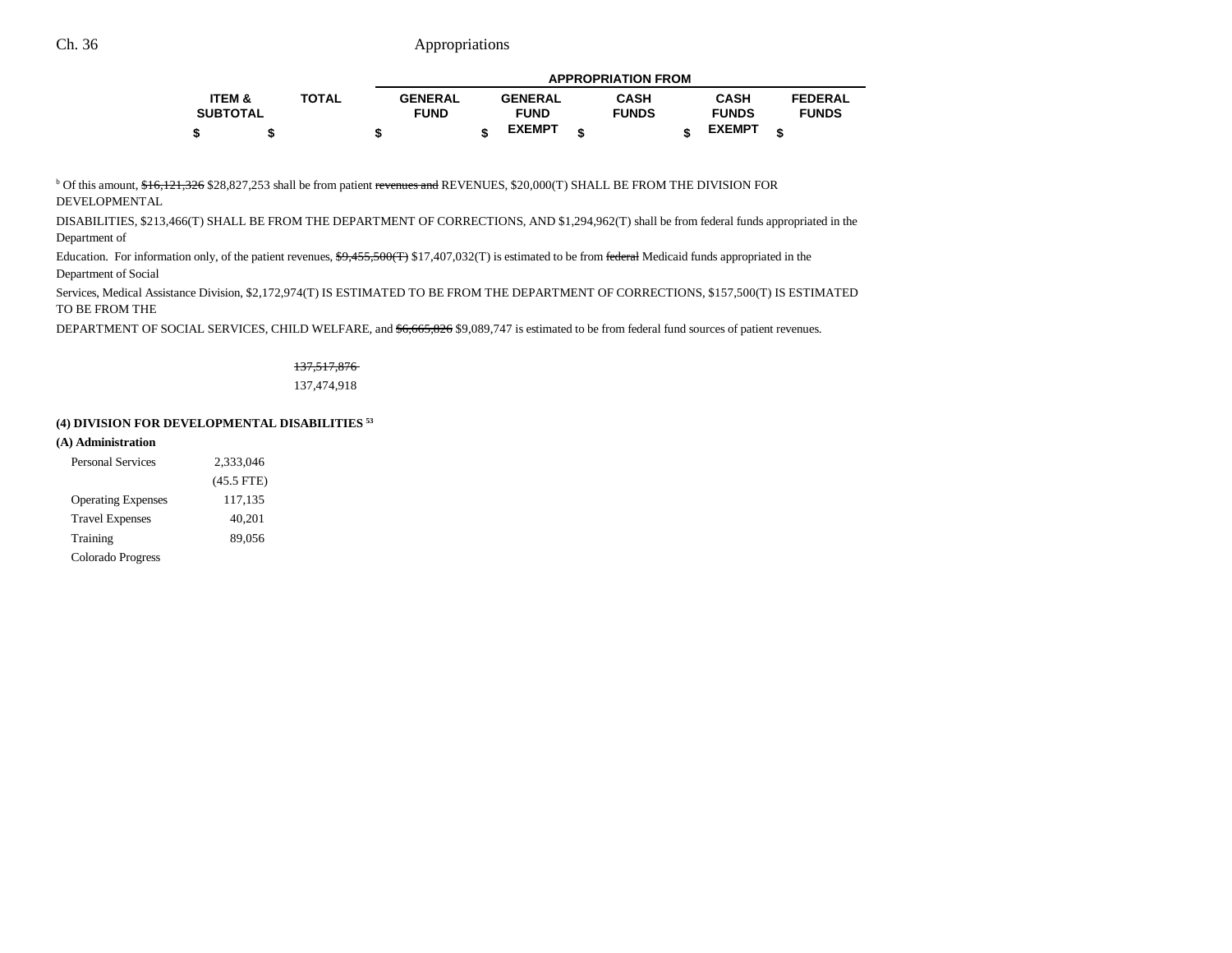| <b>Assessment Review</b> | 29,000    |  |                 |  |
|--------------------------|-----------|--|-----------------|--|
| <b>ROCKY MOUNTAIN</b>    |           |  |                 |  |
| <b>RESOURCE</b>          |           |  |                 |  |
| <b>TRAINING</b>          |           |  |                 |  |
| <b>INSTITUTE GRANTS</b>  | 90,240    |  |                 |  |
|                          | 2,608,438 |  | $1,214,229$ (T) |  |
|                          |           |  | $\overline{a}$  |  |
|                          | 2,698,678 |  |                 |  |

### <sup>a</sup> This amount shall be from the General Fund Medicaid appropriation in the Department of Social Services.

<sup>b</sup> Of this amount, \$1,393,668(T) \$2,607,897(T) shall be from federal Medicaid funds appropriated to the Department of Social Services, and \$541(L) shall be from local matching

funds. FUNDS, AND \$90,240(T) SHALL BE FROM THE DEPARTMENT OF SOCIAL SERVICES, DIVISION OF REHABILITATION.

#### **(B) Community Services**

| Community Programs <sup>54</sup> | 116,487,962 | $31,271,647$ <sup>a</sup> | $85,216,315$ <sup>b</sup> |
|----------------------------------|-------------|---------------------------|---------------------------|
|                                  | 118,717,774 | 26,603,303 <sup>a</sup>   | 92,114,471 $^{\rm b}$     |
| Nursing Home Reform              |             |                           |                           |
| $Act(OBRA-87) -$                 |             |                           |                           |
| Developmental                    |             |                           |                           |
| <b>Disabilities</b>              | 7,309,475   | 373,556                   | 6,935,919 $\degree$       |
| Active                           |             |                           |                           |
| Treatment/Specialized            |             |                           |                           |
| Services - (OBRA-87)             | 1.448.217   | 1,375,793                 | 72,424 $(L)^d$            |
| <b>Preventive Dental</b>         |             |                           |                           |
| Hygiene <sup>55</sup>            | 63,610      | 60,430                    | $3,180~(L)^d$             |
| Special Olympics                 | 25,000      | 25,000                    |                           |
| Ch. 36                           |             | Appropriations            |                           |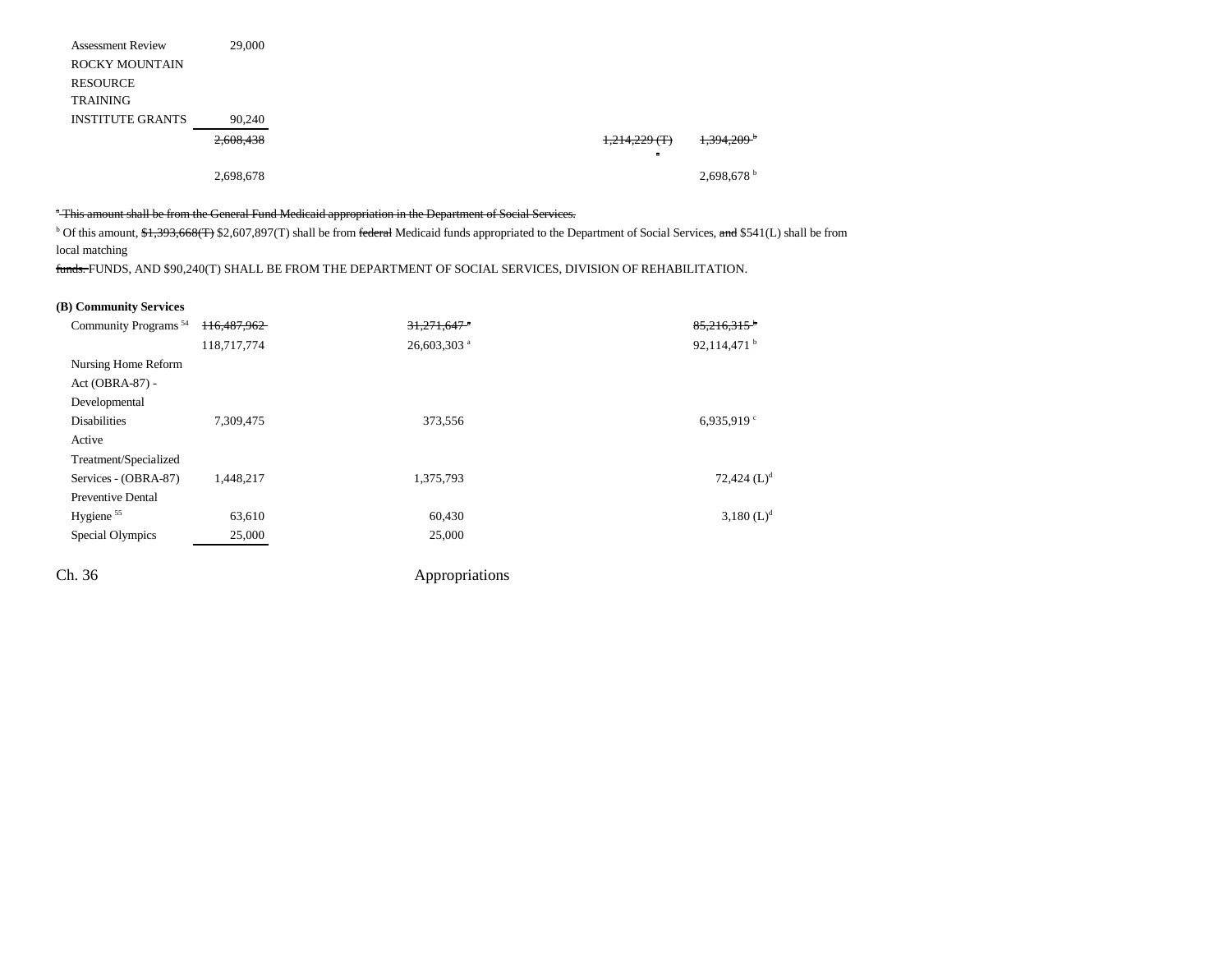|                   |              |                |                | <b>APPROPRIATION FROM</b> |               |   |                |
|-------------------|--------------|----------------|----------------|---------------------------|---------------|---|----------------|
| <b>ITEM &amp;</b> | <b>TOTAL</b> | <b>GENERAL</b> | <b>GENERAL</b> | <b>CASH</b>               | <b>CASH</b>   |   | <b>FEDERAL</b> |
| <b>SUBTOTAL</b>   |              | <b>FUND</b>    | <b>FUND</b>    | <b>FUNDS</b>              | <b>FUNDS</b>  |   | <b>FUNDS</b>   |
|                   |              |                | <b>EXEMPT</b>  |                           | <b>EXEMPT</b> | ¢ |                |

125,334,264

127,564,076

<sup>a</sup> Of this amount, \$74,375 is appropriated due to a federal mandate and is exempt from the General Fund spending limit as per Section 24-75-201.1(1)(a)(III)(A), C.R.S.

<sup>b</sup> Of this amount, \$3,483,911(L) \$3,557,983(L) shall be from local matching funds, \$396,627(T) shall be from federal and cash funds from the Department of Social Services,

Division of Rehabilitation, \$69,179,086(T) \$75,729,784(T) shall be from the Department of Social Services, Medical Assistance Division, and \$12,156,691 \$12,430,077 shall be

from client cash sources. The General Fund portion of the Medicaid appropriation is exempt because it is accounted for in the Department of Social Services and is spent by

nonstate service providers. The client cash and the local cash is exempt as it is not spent by the state and is shown for informational purposes.

c Of this amount, \$78,196(L) shall be from local matching funds, \$6,063,443(T) shall be from the Department of Social Services, Medical Assistance Division, and

\$794,280 shall be from client cash sources. The General Fund portion of the Medicaid appropriation is exempt because it is accounted for in the Department of Social

Services and is spent by nonstate service providers. The client cash and the local cash is exempt as it is not spent by the state and is shown for informational

#### purposes.

d These amounts shall be from local matching funds.

#### **(C) Institutional Programs**

Personal Services 36,904,357 36,747,941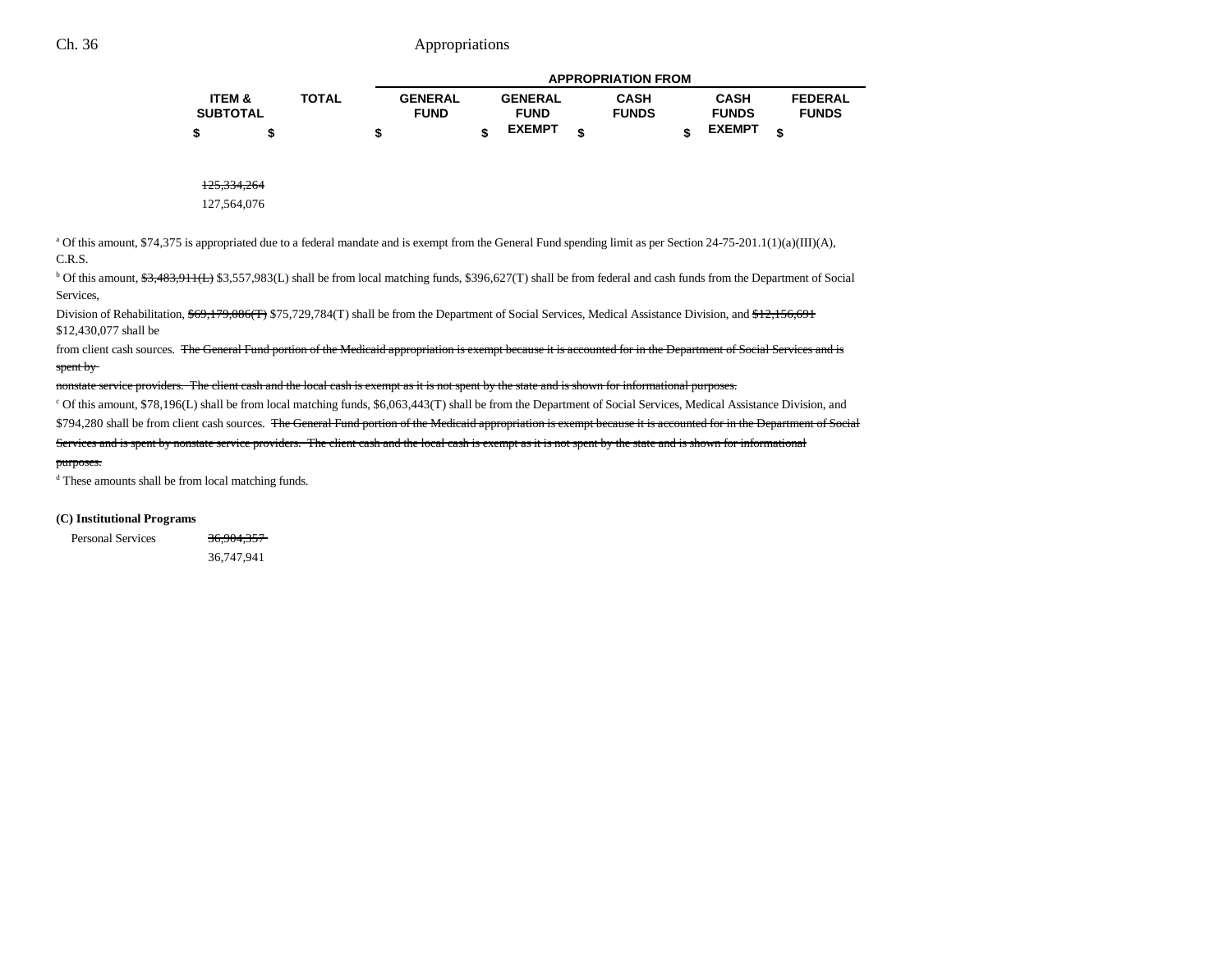|                             | $(1,247.3$ FTE) |
|-----------------------------|-----------------|
|                             | $(1,242.0$ FTE) |
| <b>Operating Expenses</b>   | 2,323,321       |
|                             | 2,431,507       |
| <b>Travel Expenses</b>      | 48,315          |
|                             | 48,220          |
| Capital Outlay - Patient    |                 |
| Needs                       | 79,686          |
|                             | 104,626         |
| <b>Resident Incentive</b>   |                 |
| Allowance                   | 49,913          |
| <b>Leased Space</b>         | 35,721          |
| <b>Purchase of Services</b> | 396,494         |
|                             | 39,837,807      |
|                             | 39,814,422      |

### a Of this amount, \$17,655,381(T) shall be from the General Fund Medicaid appropriation in the Department of Social Services and \$1,187,672 THIS AMOUNT

shall be from

client cash revenues.

<sup>b</sup> This amount shall be from federal Medicaid funds appropriated to the Department of Social Services.

167,780,509 170,077,176

### **TOTALS PART VIII**

**(INSTITUTIONS) \$379,225,714 \$150,498,935 \$40,959,218<sup>3</sup> \$176,580,516<sup>3</sup> \$11,187,045**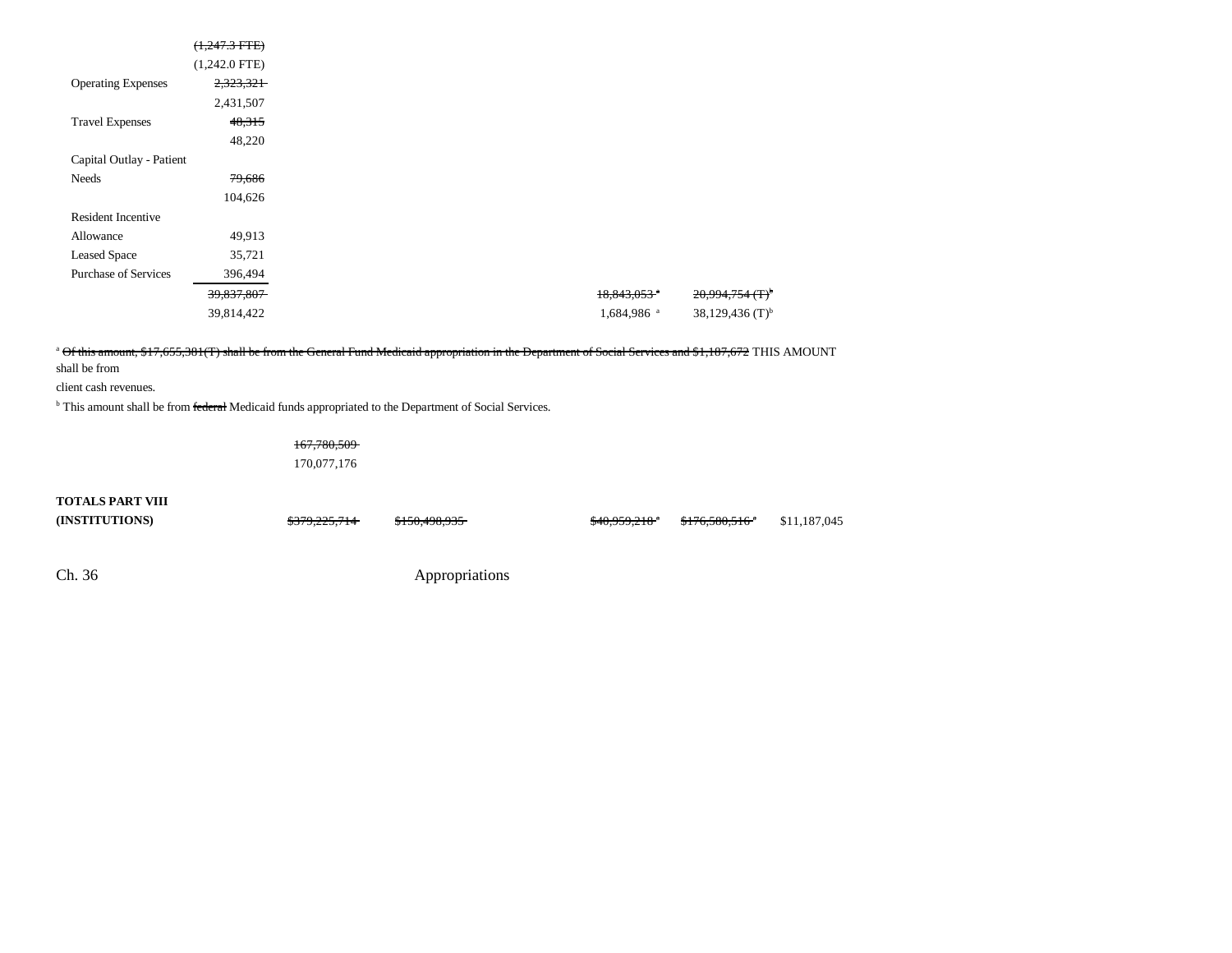|                                      |               |                               | <b>APPROPRIATION FROM</b>     |                             |                             |                                |  |  |  |  |
|--------------------------------------|---------------|-------------------------------|-------------------------------|-----------------------------|-----------------------------|--------------------------------|--|--|--|--|
| <b>ITEM &amp;</b><br><b>SUBTOTAL</b> | <b>TOTAL</b>  | <b>GENERAL</b><br><b>FUND</b> | <b>GENERAL</b><br><b>FUND</b> | <b>CASH</b><br><b>FUNDS</b> | <b>CASH</b><br><b>FUNDS</b> | <b>FEDERAL</b><br><b>FUNDS</b> |  |  |  |  |
|                                      | S             | \$                            | <b>EXEMPT</b>                 | \$                          | <b>EXEMPT</b>               | \$                             |  |  |  |  |
|                                      | \$375,901,028 | \$133,943,599                 |                               | $$7,715,553$ <sup>a</sup>   | $$223,054,831$ <sup>a</sup> |                                |  |  |  |  |

<sup>a</sup> Of these amounts,  $$186,747,815$  \$196,997,516 contains a (T) notation, and  $$3,638,252$  \$3,712,324 contains an (L) notation.

**SECTION 2.** Section 2 of chapter 353, Session Laws of Colorado 1993, is amended BY THE ADDITION OF A NEW FOOTNOTE to read:

### SECTION 2. **Appropriation.**

### **FOOTNOTES --**

41a DEPARTMENT OF INSTITUTIONS, DIVISION OF YOUTH SERVICES, INSTITUTIONAL PROGRAMS; AND DIVISION OF MENTAL HEALTH, MENTAL HEALTH INSTITUTES -- IT IS THE INTENT OF THE GENERAL ASSEMBLY THAT ANY GENERAL FUND SAVINGS REALIZED IN THE DEPARTMENT OF INSTITUTIONS AS A RESULT OF FEDERAL FINANCIAL PARTICIPATION FROM THE TITLE IV-A EMERGENCYASSISTANCE PROGRAM BE TRANSFERRED TO THE FAMILY ISSUES CASH FUND RESERVE IN THEDEPARTMENT OF SOCIAL SERVICES. ANY FUNDS WHICH ACCRUE TO THE FAMILY ISSUES CASH FUNDRESERVE FROM THE DEPARTMENT OF INSTITUTIONS SHALL REMAIN IN THE FUND PENDING APPROVAL BY THE GENERAL ASSEMBLY OF THE DEPARTMENT'S REVISED TITLE IV-A EXPENDITURE PLAN. THESE FUNDS SHALL NOT REVERT TO THE GENERAL FUND AT YEAR-END.